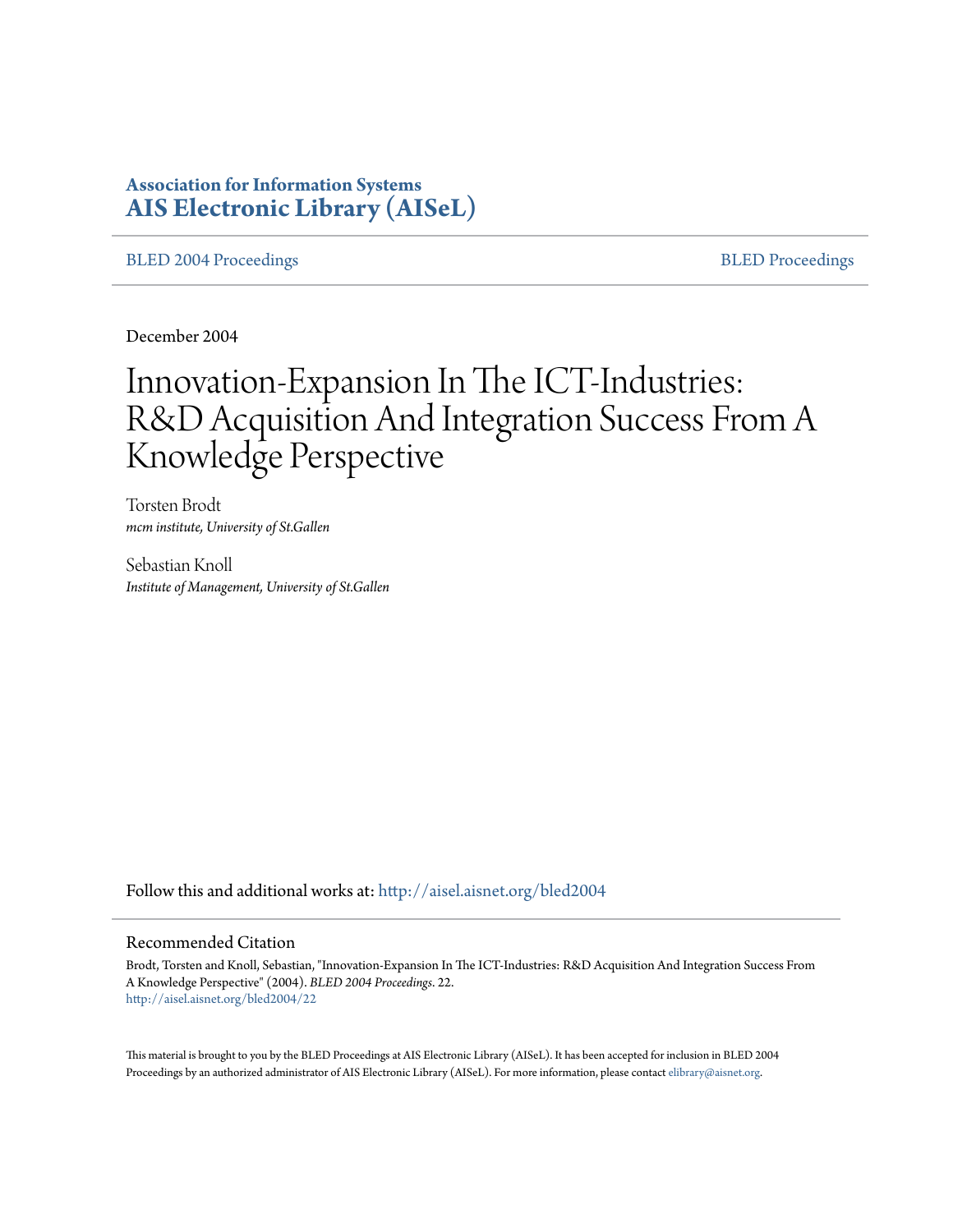# **17th Bled eCommerce Conference**

#### **eGlobal**

Bled, Slovenia, June 21 - 23, 2004

# **Innovation-Expansion In The ICT-Industries: R&D Acquisition And Integration Success From A Knowledge Perspective**

#### **Torsten Brodt**

mcm institute, University of St. Gallen, Switzerland Torsten.Brodt@unisg.ch

#### **Sebastian Knoll**

Institute of Management, University of St. Gallen, Switzerland Sebastian.Knoll@unisg.ch

#### **Abstract**

*This paper investigates the role of early stage integration mechanisms in acquisitions where the prime goal is to acquire the research and development capabilities of the target firm, i.e. the knowledge of the target firm. We term this transaction 'R&D acquisition'. This is most relevant for industries with extreme hunger for external knowledge like the IT-, telecommunication- and media- (ICT) industries. Based on a review of the related knowledge transfer and post merger integration literature and based on an existing model for clustering R&D units by Birkinshaw (2002), we develop a testable model for the relationship between the choice of early stage integration mechanisms and R&D acquisition success. We argue that this relationship is moderated by the knowledge characteristics of the target firm. We suggest specific early acquisition integration mechanisms for the successful integration of three distinct and practically observable target firm R&D constellations. We illustrate our model with a telecommunication case example.* 

#### **1 Introduction**

The information and telecommunication (ICT) industry as well as the media industry are fertile parents to a plethora of electronic (e) and mobile (m) products and applications (Sorenson et al. 2002). A common denominator of these industries is that they are based on a fast paced and converging technology development. Winners of the market are in most cases also technology leader or capable of turning a base technology into a superior product that meets customer needs. While access to technology and know-how become increasingly important to succeed in the market, size, history and equity become less and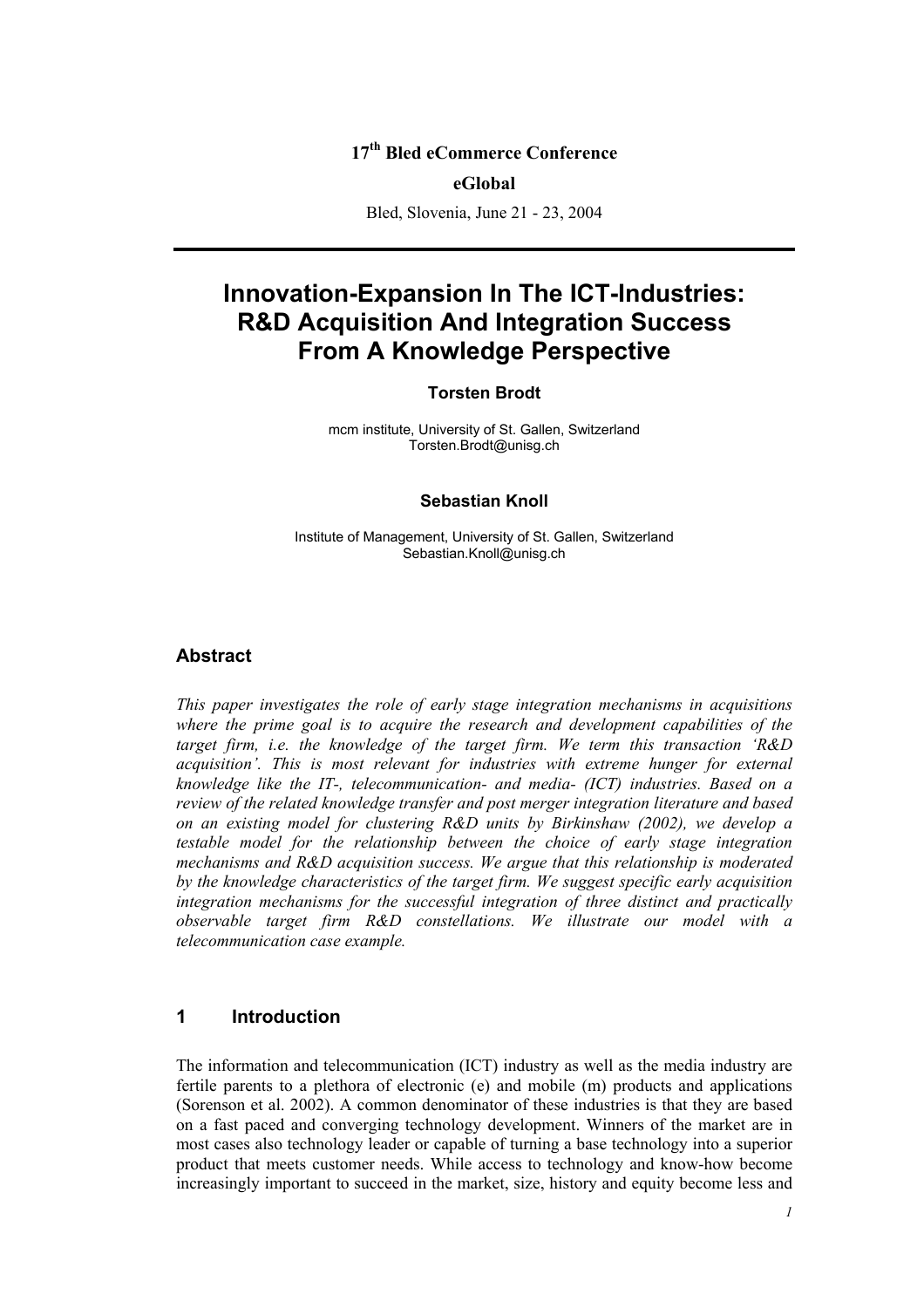less critical requirements. On the one hand this allows e- and m-start-ups to realize tremendous growth rates and on the other hand spurs the quest for external knowledge sourcing both at the established players and start-ups.

Hence, it is not surprising that the telecommunication industry in Europe is heavily relying on external R&D-collaboration or buy-in of know-how within the product development process (Arundel & Bordoy 2002). However, time pressure in innovation as well as the need to internalize key technologies make the ICT and media industries also very active players in mergers and acquisitions (M&A's) (Deogun & Scannel 2001, Warner 2003). Scholarly research has identified the need to speed up the sourcing of technology and know-how as a key motivation for the increase in M&As (Capron et al. 1998, Bresman et al. 1999). Especially for the ICT and media industry, acquisitions are an increasing popular choice for expansion of the firm's technology and knowledge base (Chaudhury & Tabrizi 1999, Hagedoorn & Duysters 2002).

A company's knowledge base can generally consist of diverse kinds of knowledge, such as knowledge required in manufacturing or knowledge related to new product development. In our paper we focus on acquisitions where the prime goal is to acquire the research and development capabilities (i.e. knowledge related to new products) of a target company to achieve synergies with existing operations<sup>1,2</sup>. We term this transaction an 'R&D acquisition'. These acquisitions are quite frequent (Wysocki 1997) and can be a major source of value (Ahuja & Katila 2001). A successful R&D acquisition that leads to synergies requires an integration of the acquired company or business unit (Haspeslagh  $\&$ Jemison 1991). However, the integration process is difficult and often the integration fails (Jemison & Sitkin 1986), and the acquiring company destroys value. For example, Bert et al. (2003) report a failure rate of around 50%. Clearly, a seamless integration of the relevant information systems (IS) is an integral and complex task within the M&A environment (Sumi & Michio 2002).

Academic research has not yet addressed this problem adequately. A multitude of studies have been conducted on M&A's, however, as King et al. (2004) report, there is a discordance about the significance of success factors in acquisitions. More specifically, little research has focused on acquisitions, where managing the systematic growth of a firm's knowledge base is at the center of interest (Ahuja & Katila 2001, Heo & Yoo 2002) and the impact of different types of integration mechanisms (Napier 1989).

We aim to address this research gap by developing a knowledge focused, testable model of R&D acquisition success. By considering the characteristics of the key asset - the R&D knowledge - a most relevant variable for post acquisition merger activities, we derive distinct early integration strategies. These strategies set the stage for integration momentum and effective enhancement of the innovation capabilities. Keeping the introductory description of the ICT industry in mind, we propose a model that might generate useful insights for various ICT-practitioners in the field of M&A, such as internal M&A departments, investment bankers and consultants. The approach can also help to schedule and focus the integration of information systems in relation to business integration. The illustration of our findings with an actual mobile media case study will help to clarify the applicability of the model for young as well as established companies.

 $\overline{\phantom{a}}$ 

<sup>&</sup>lt;sup>1</sup> Obviously there are valuable acquisitions where the realization of synergies with existing R&D operations is not the prime concern (for example when the parent company pursues a pure portfolio management approach), however such acquisitions are not the focus of this paper.

 $2$  Other modes of access to external knowledge are excluded from our investigation. These would comprise the spectrum of R&D collaboration from transactions to contracting and licensing. For an overview see Chiesa and Manzini (1998).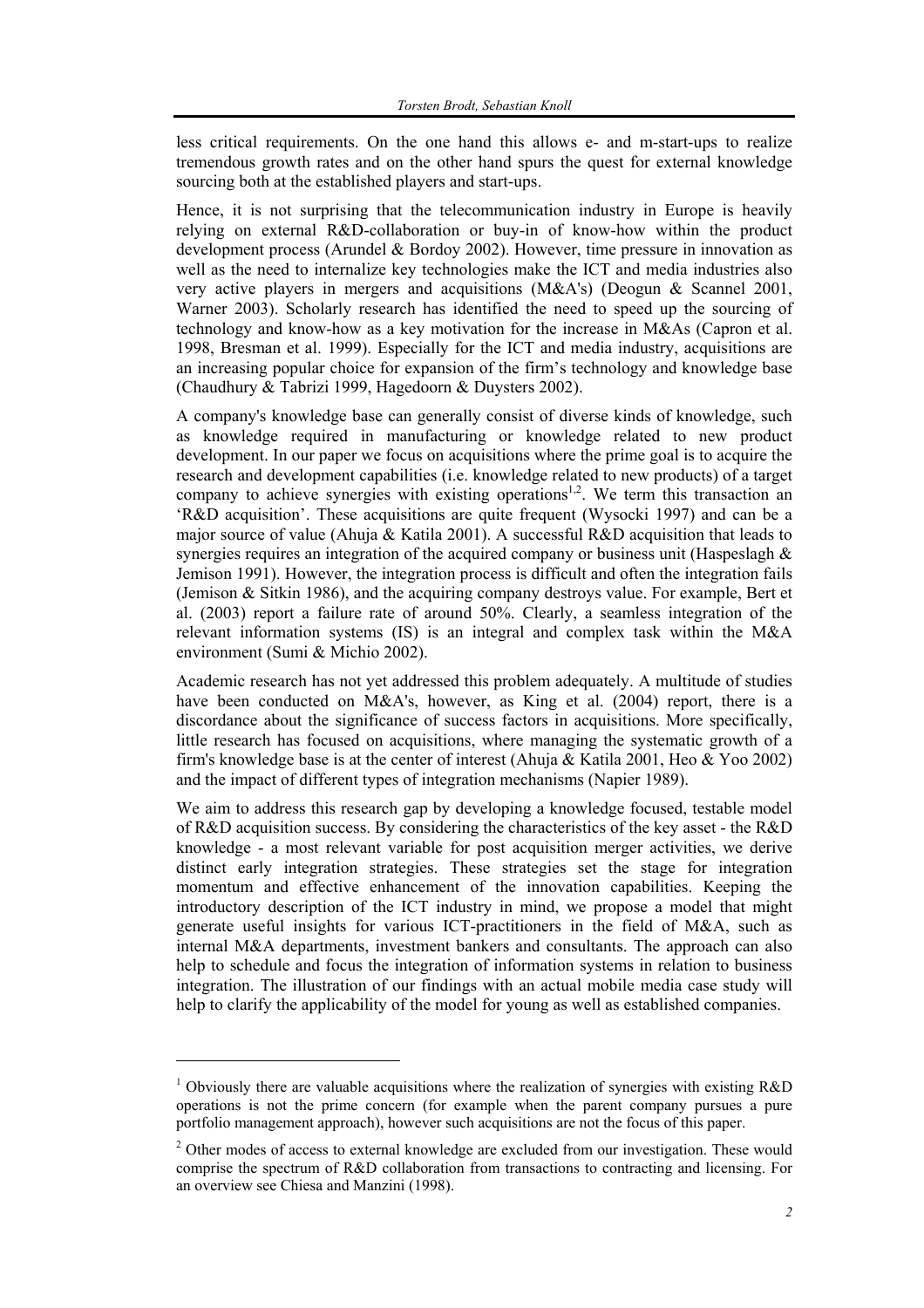# **2 Theory And Background**

#### *2.1 Knowledge Transfer As The Key To Synergies And Acquisition Success*

Generally, acquisitions involve two major components, each of which influences their success: (1) strategic and financial analysis before making the deal (Hitt et al. 2001) and (2) firm integration after the deal is closed (Haspeslagh & Jemison 1991). In this paper we focus on the second component, the integration of the firm and its pre-acquisition assessment. We assume that the acquisition makes sense from a strategic and financial perspective. An R&D acquisition is successful if the buyer can integrate the acquired company in a way that it increases performance through the realization of knowledge synergies. Knowledge synergies are achieved, for example, when the parent and the acquired unit increase revenues or reduce costs through jointly developed new products and the use of previously unknown process know-how. All these activities presume knowledge transfer<sup>3</sup> from the acquired company to the parent and vice versa. Therefore, we start with a review of the literature on knowledge transfer related to the acquisition of R&D intensive firms. From the review emerges a considerable gap concerning the mode and timing of integration mechanisms in R&D acquisitions. Consequently, we focus on that aspect and develop a testable model that links different integration mechanisms in the early stage of an R&D acquisition to integration success based on the knowledge characteristics of the target. We then illustrate the model with a practice case and conclude the paper with a discussion of the findings.

#### *2.2 Knowledge Transfer In Context Of R&D Acquisitions*

Knowledge transfer occurs at various levels of the organization: between individuals, groups of individuals, organizational functions, business units and organizations themselves. We focus on knowledge transfer at the functional (R&D unit) and business unit level which leads to two relevant literature streams: (1) knowledge transfer within the firm (intra-company knowledge sharing), and (2) knowledge transfer in acquisitions including the literature on post merger integration. Appendix 1 gives an overview over the reviewed studies.

#### *2.2.1 Knowledge Transfer Within The Firm*

l

Research on knowledge transfer within the firm emerges from studies on the choice of international knowledge transfer modes (see Bresman et al. 1999 for a review). By now, a large body of research has investigated the factors that influence intra-firm knowledge. The factors that are influencing intra-company knowledge transfer can be separated in two broad categories: (1) factors related to the characteristics of the transferred knowledge and (2) organizational factors. The predominant factors related to knowledge characteristics are the degree of codification, observability, complexity (Zander & Kogut 1995), the degree of embededness, and knowledge distance (Cummings & Teng 2003). The degree of codification expresses the extent to which knowledge can be articulated in

 $3$  In this paper knowledge includes all forms of technology. Therefore if we talk about transferring knowledge, technology transfer is included.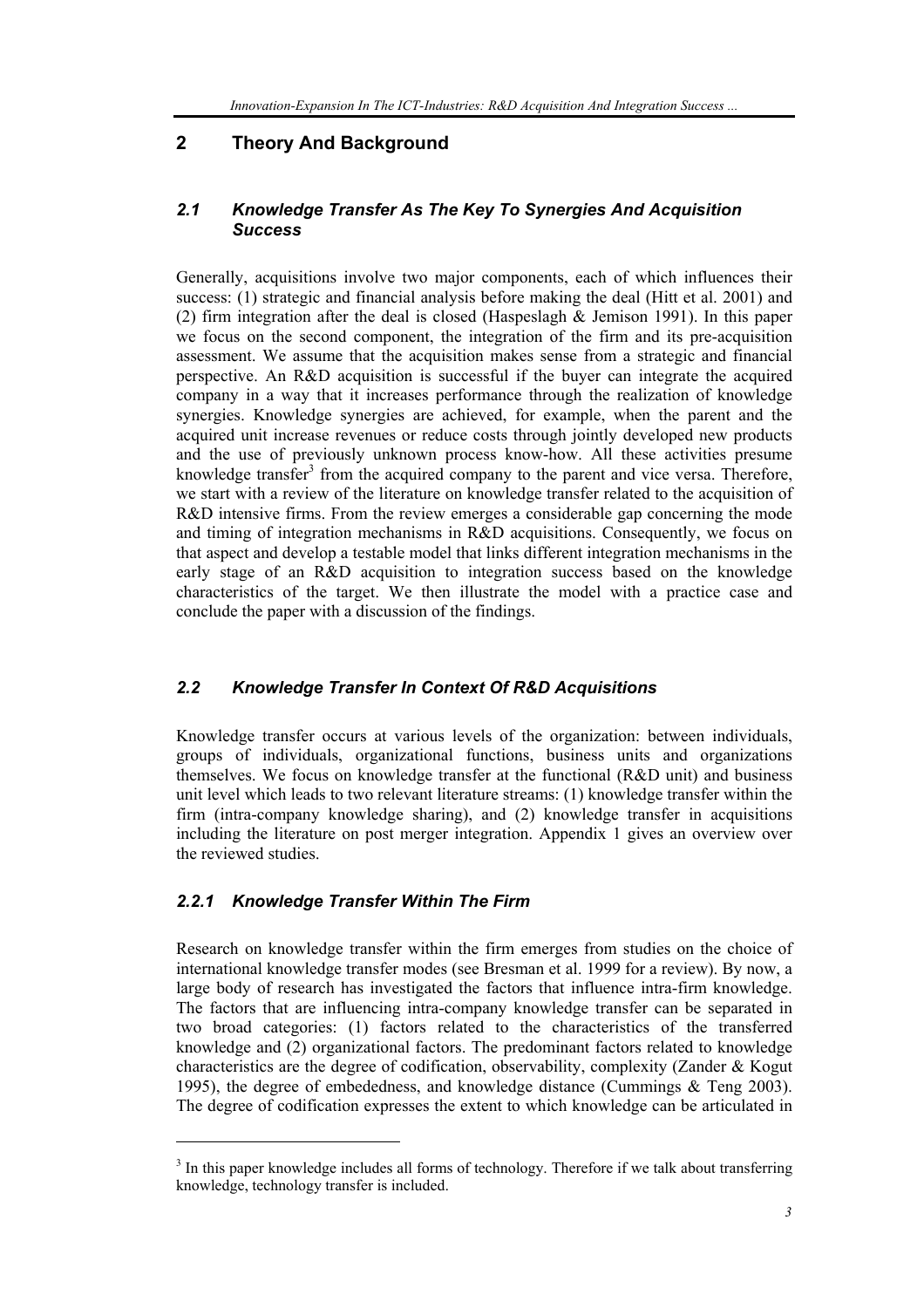documents and software (Zander & Kogut 1995). This factor is identical to what Bresnan et al. and Cummings & Teng refer to as 'articulability of knowledge' (Bresman et al. 1999, Cummings & Teng 2003). The degree of embededness expresses "how many knowledge elements and related sub-networks will need to be transferred, absorbed, adapted and adopted by the recipient, and/or how many other recipients will be required to do so to allow the knowledge to be applied to the recipient" (Cummings & Teng 2003). Knowledge distance is the "degree to which the source and the recipient possess similar knowledge" (Cummings & Teng 2003).

Organizational factors influencing knowledge transfer are: Organizational structure in terms of formal hierarchical structure and informal lateral relations (Tsai 2002), length of network paths (Hansen 2002), intensity of communication (Tsai 2002, Cummings & Teng 2003), norm distance (Cummings & Teng 2003), tie strength (Hansen 1999, 2002) and absorptive capacity of the recipient (Szulanski 1996, 2000). Norm distance is the degree to which knowledge transfer parties share the same organizational culture and value systems (Cummings & Teng 2003). Absorptive capacity of the recipient is the ability of the recipient to exploit outside sources of knowledge (Szulanski 1996).

### *2.2.2 Knowledge Transfer In Acquisitions*

The literature on knowledge transfer and extension in acquisitions is still immature although knowledge access is a major driver for acquisition activities (Ahuja  $\&$  Katila 2001). A branch of research on mergers and acquisitions which focuses on postacquisition integration touches the topic (e.g. Haspeslagh & Jemison 1991). However, the central concern of this research stream is not on factors facilitating knowledge transfer but on the issue how knowledge transfer may lead to overall value creation (Capron et al. 1998, Bresman et al. 1999). Another line of research which is slowly evolving explicitly studies the knowledge transfer process after an acquisition. Bresman et al's study of forty-two international acquisitions identified articulability of knowledge, degree of communication and level of use of integrating mechanisms as the key factors influencing knowledge transfer after acquisitions. Finkelstein and Halebian (2002) add similarity of industrial environments in acquirers and targets as an important factor. Their argument is that an acquirer from a similar industry is likely to have similar standard processes, shared experiences and internal arrangements which ease communication and knowledge transfer.

The review showed that the factors that facilitate knowledge transfer after acquisitions are similar to the factors that facilitate knowledge transfer within the firm.

# *2.2.3 Determinants Of Knowledge Transfer*

Based on the literature review, figure 1 summarizes the factors that influence knowledge transfer. The "plus" or "minus" after the variable indicates the influence of the factor on knowledge transfer. A "neutral" (o) was assigned when the relationship between the factor and knowledge transfer was moderated by additional variables (which are not presented in the model). In order to pre-assess an R&D acquisition the decision maker needs to understand the organizational and management requirements that are necessary to facilitate knowledge transfer after the acquisition. The overview in figure 1 helps the acquisition manager in various ways: It allows him to assess in advance (1) whether the potential knowledge he plans to acquire is likely to lead to knowledge synergies based on the knowledge characteristics, (2) whether a successful integration is feasible based on the organizational characteristics (of parent and target company), and (3) roughly what organizational changes would be required for 'optimal' knowledge synergy achievement.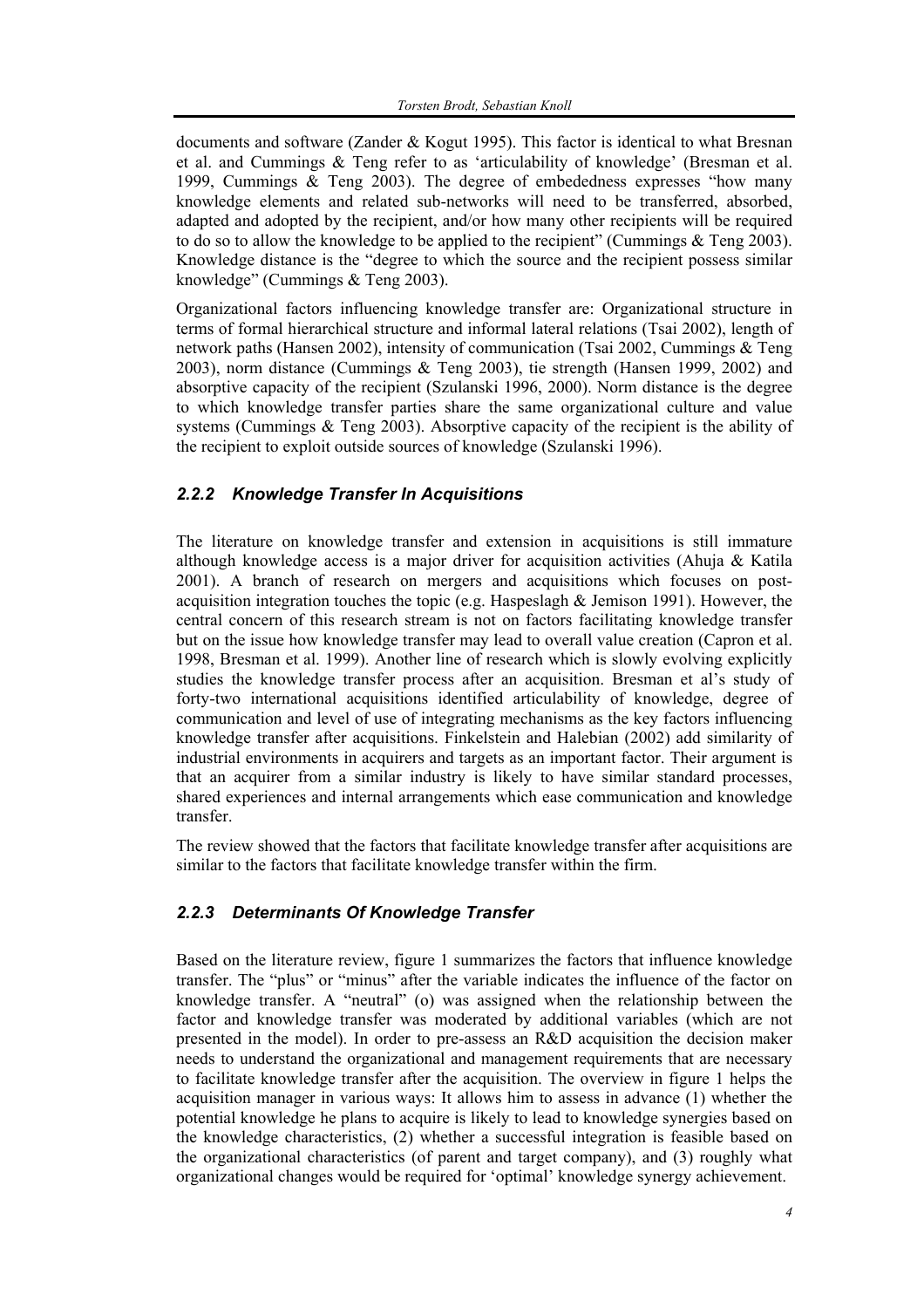The overview can give a first hint to these questions but is too undifferentiated to provide specific answers. It is beyond the scope of this paper to develop more thorough case specific integration models. However, an interesting point emerges from our review of the knowledge transfer literature: The positive impact of the intensive use of integration mechanisms such as joint R&D meetings, joint R&D personnel and training programs on post merger integration performance is unquestioned (Jemison  $\&$  Sitkin 1986, Haspeslagh & Jemison 1991, Bresman et al. 1999, Birkinshaw et al. 2000). Similarly, the criticality of IS-integration is a prevalent topic in academia (e.g. Heo & Yoo 2002) and practice (e.g. Picard & McConville 2000). One of the most prominent success cases based on a superior performance in post merger R&D integration coupled with IS-integration can be seen in Cisco Systems (Kraemer & Dedrick 2002). However, the research as of today neither considered the timing of the application of different integration mechanisms nor did it relate specific integration mechanisms to knowledge characteristics of the target firm. This is a significant shortcoming; especially as recent research (e.g. Bert et al. 2003) suggests that the window of opportunity to realize merger synergies in R&D acquisitions has a very limited time span<sup>4</sup> which in turn implies that wrong timing and/or application of integration mechanisms early in the process can be fatal for acquisition success. We therefore enhance the approach to link knowledge base characteristics to the selection and timing of post merger integration mechanisms.



*Figure 1: Factors Influencing Knowledge Transfer* 

l

<sup>&</sup>lt;sup>4</sup> Best practise mergers realize a minimum of 70% of total synergies within the first year after acquisition. After year two the synergy potential is close to zero.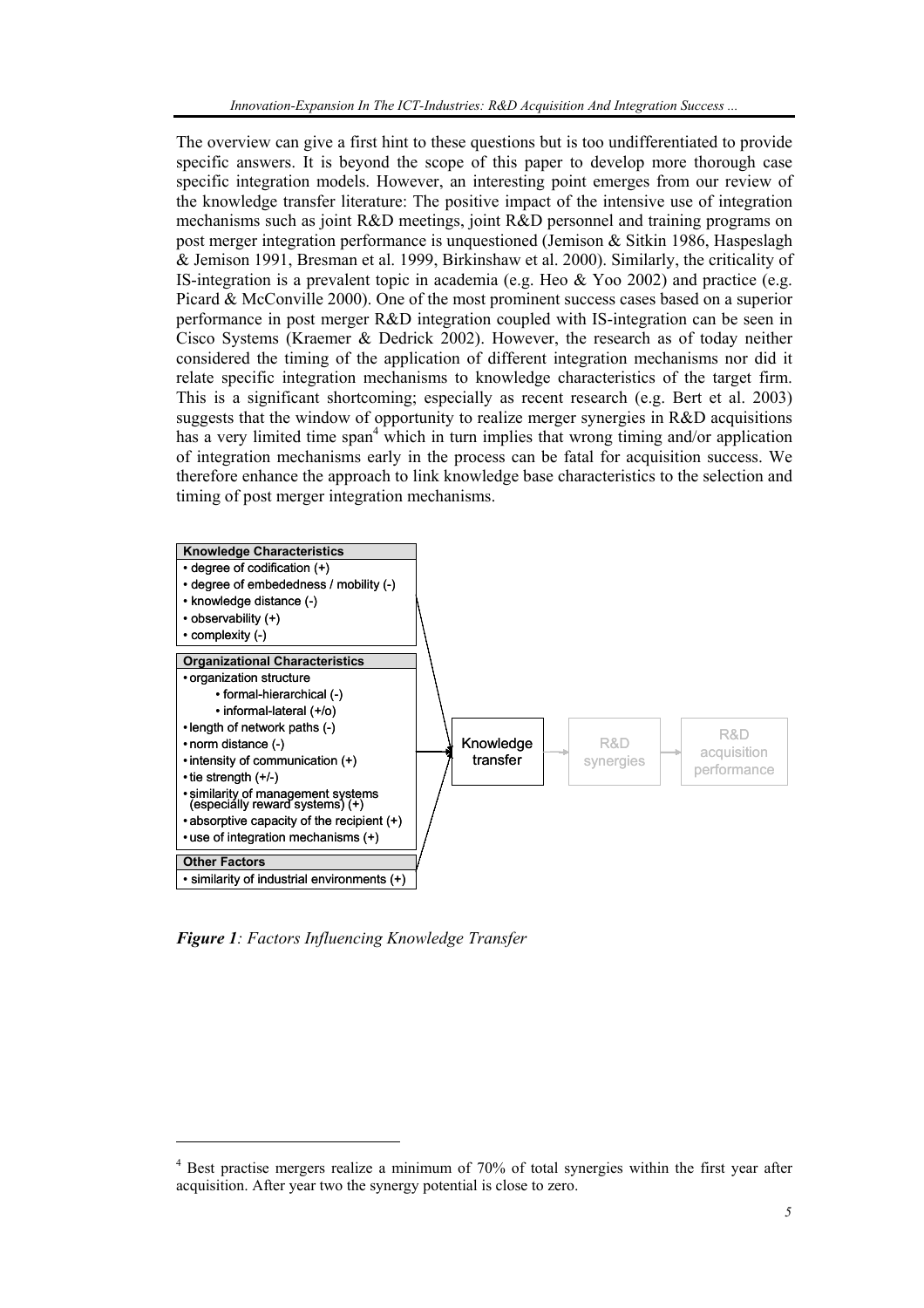## **3 A Knowledge Based Model For The Selection And Timing Of Post Merger Integration Mechanisms**

#### *3.1 Principal Model Structure - Linking Knowledge Asset Specification To Acquisition Success*

The general logic of our model is the following: Based on a set of knowledge asset characteristics, we infer certain organizational characteristics of the target firm which in turn suggest a specific early integration mode (see figure 2). In line with Bert et al's (2003), "early integration" covers a time period up to one year after the acquisition. We argue that the choice of the early integration mode is critical for acquisitions success. We simplify our model by deferring the knowledge characteristics and the organizational structure of the acquiring firm.



*Figure 2: General Logic Of The Model* 

l

To establish the link between knowledge asset characteristics of the target firm and its organizational structure we draw on research by Birkinshaw (2002). He empirically proved a correlation between R&D knowledge characteristics and the structure of R&D centers<sup>5</sup>. Birkinshaw consolidated knowledge characteristics from Zander and Kogut (1995) into the two constructs 'observability' and 'mobility'. Observability is "the extent to which the knowledge-base can be understood through observation" (Birkinshaw 2002), and mobility is "the extent to which the knowledge base of the R&D center can be separated from its physical setting" (Birkinshaw 2002). The observability construct is related to the degree of codification, and complexity. Mobility can be paraphrased as the opposite of embededness (Birkinshaw 2002). Birkinshaw measured the two construct by conducting a multi-item scale questionnaire survey. A similar questionnaire is included in Appendix 1. Based on the two dimensions, Birkinshaw identifies three archetypes of R&D centers which differ in structure through the level of autonomy, defined as "resource and decision power" and the level of network integration, defined as "the integration with other R&D units" (Birkinshaw 2002). We refer to these three archetypes as case 1, 2 and 3. Key relationships are illustrated in Fig. 3.

<sup>&</sup>lt;sup>5</sup> We assume that the form and structure of the target in the R&D acquisition is comparable to what Birkinshaw (2000) refers to as .R&D Center'.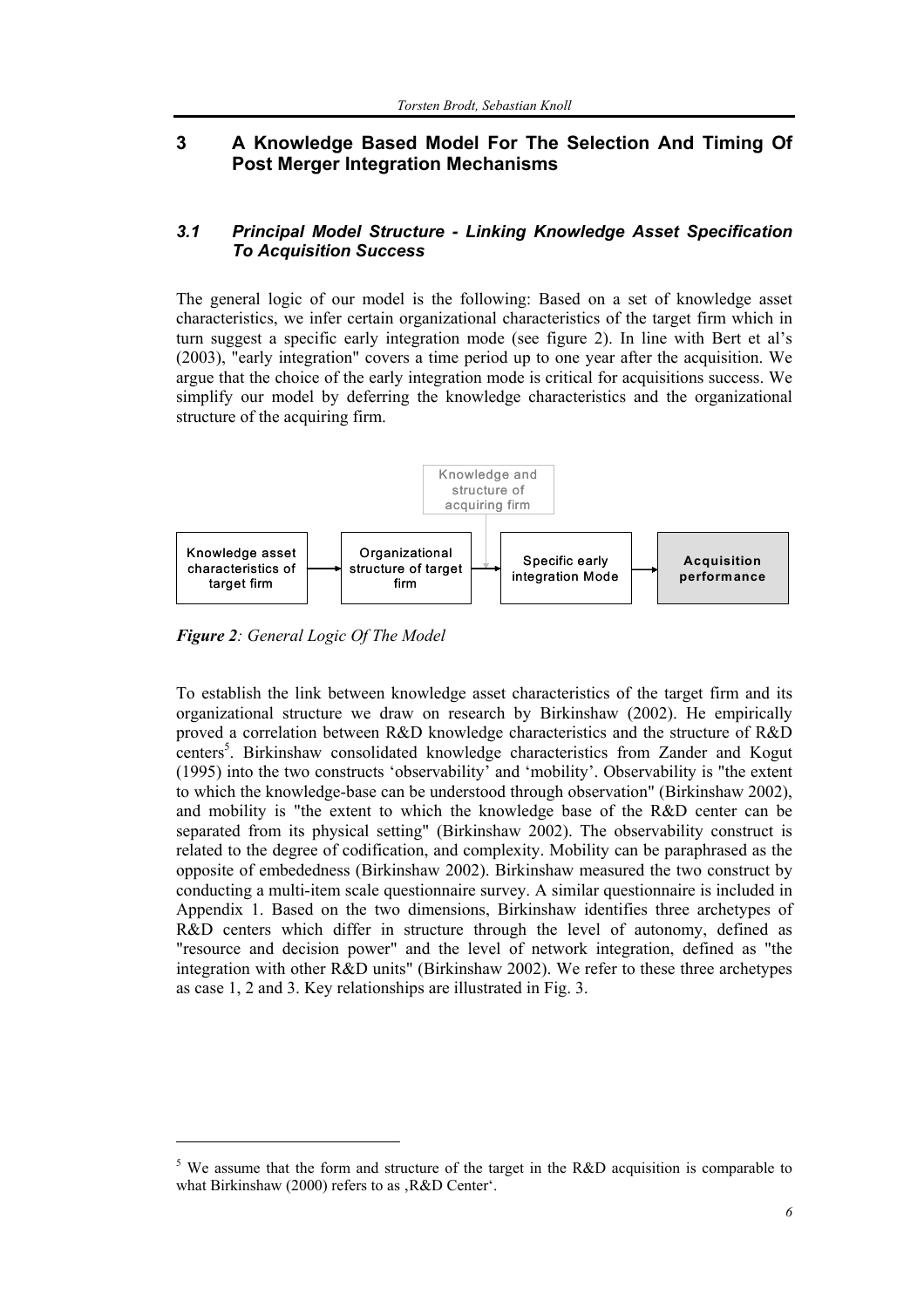

*Figure 3: Relationship Between R&D Knowledge Clusters And R&D Center Structure (Adopted From Birkinshaw (2002))* 

Based on the organization structure of the different types of R&D centers we derive a specific set of integration mechanisms for the early stage of the integration for each case. We therefore link knowledge characteristics of R&D centers to specific post merger integration mechanisms. We distinguish 'task integration' and 'human integration' as two major sets of post R&D merger integration activities (Birkinshaw et al. 2000). 'Task integration' focuses on resource sharing and transfer mechanisms such as joint R&D meetings or the use of a knowledge management system, whereas 'human integration' emphasizes the "creation of positive attitudes towards the integration among employees on both sides" (Birkinshaw et al. 2000).

The two integration modes are not completely independent but generate useful conceptual pathways and indicators for early integration foci for achieving acquisition success.

Contra-intuitive effects of collaboration systems and tools occurring during M&A activities emphasis the necessity of the two pathway concepts. To achieve relevant degrees of task integration, companies employ a variety of tools and systems. In the realms of R&D management, companies build on instruments like knowledge repositories for data sharing and integration approaches like the Quality Function Deployment. Interestingly, it was found that the usage of these instruments enhances the quality of collaboration within the group of involved employees, but hinders the company wide integration (Griffin & Hauser 1993, Calabrese 1997). This effect is even amplified in M&A situations, where a cross-company collaboration becomes important (Heo & Yoo 2002). To plan a successful post merger integration, this effect must be considered and might be countered only with human integration.

#### *3.2 Model Based Propositions*

In the following we develop a testable model in the form of propositions for the relationship between the choice of early stage integration mechanisms and R&D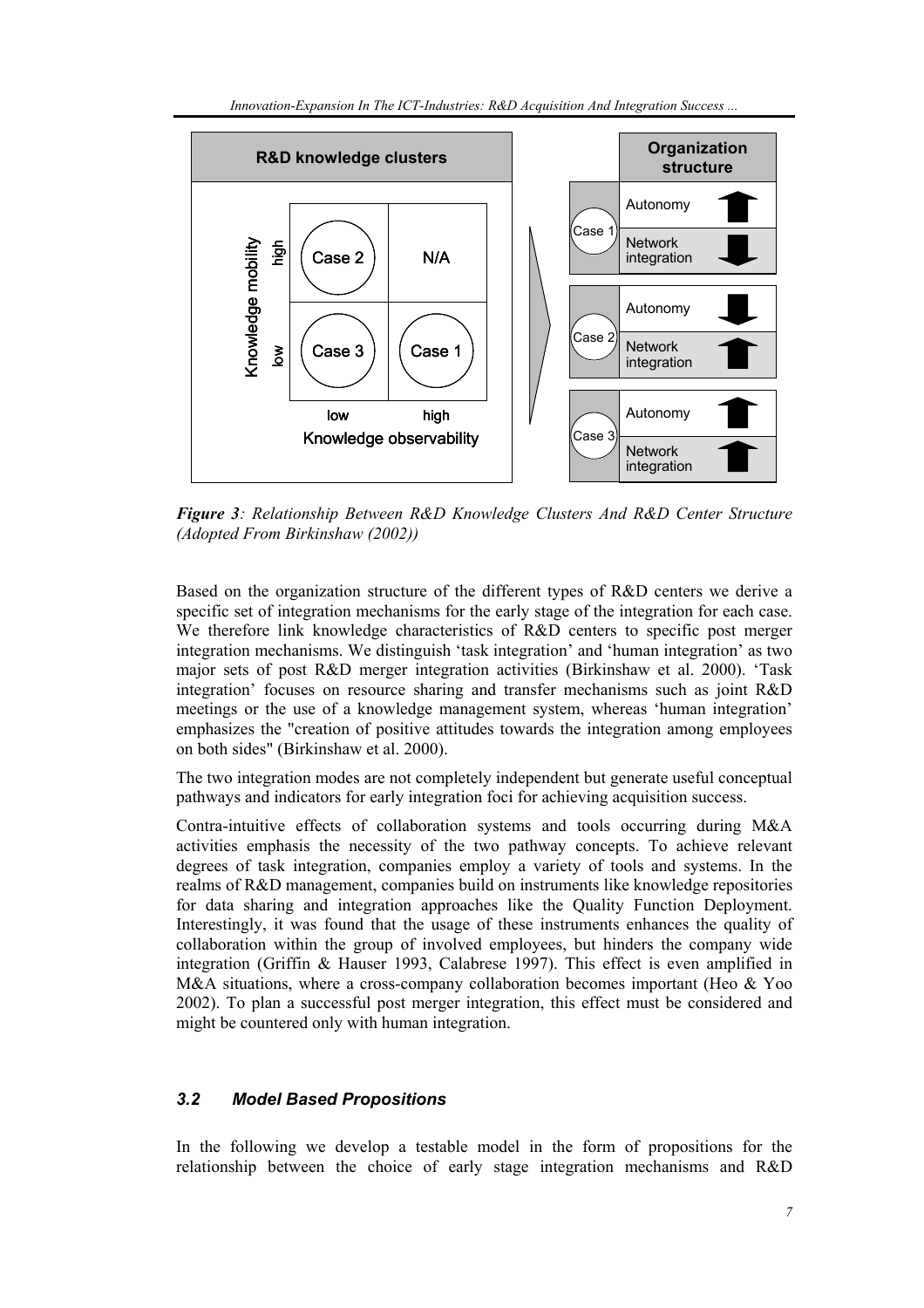acquisition success based on (i.e. moderated by) the knowledge characteristics 'mobility' and 'observability' (see figure 4).



*Figure 4: The Relationship Between Knowledge Clusters And Successful Integration Paths (Adopted From Birkinshaw (2000, 2002))* 

*Case 1: Mobility low & observability high.* R&D centers based on knowledge which is rather immobile but highly observable usually portray a high degree of organizational autonomy due to a successful research history and are rather focused on a specific research task. These centers are more vertically integrated into the organization, have fewer horizontal links to other R&D centers and are deeply rooted in the local economy (Birkinshaw 2002). Hence, the acquirer needs to establish a clear definition of the exchange relationship between the newly acquired R&D center and the vertical organization of the parent company. Interface design and task integration should therefore be the prime foci. Due to the high level of autonomy, human integration is rather a peripheral concern in the early stages of the integration process. Therefore:

*Proposition 1: Integration success of R&D acquisitions involving a low level of knowledge mobility and a high level of knowledge observability is positively associated with high levels of task integration and low levels of human integration during the early integration period.* 

*Case 2: Mobility high & observability low.* The "case 2 R&D centers" are typically small R&D units with proprietary knowledge residing in a team of a few researchers. These R&D centers usually display high mobility and low observability of knowledge. To orchestrate and control the R&D effort this requires limited autonomy and a strong integration into the R&D network (Birkinshaw 2002). The key success factor in the acquisition most likely is team integration to (1) reduce the risk of know-how loss through employee fluctuation and to (2) create a sense of belonging to the parent company to increase the willingness to share knowledge. Therefore human integration should be the focus in the early phase of the integration:

*Proposition 2: Integration success of R&D acquisitions involving a high level of knowledge mobility and a low level of knowledge observability is positively associated with low levels of task integration and high levels of human integration during the early integration period.*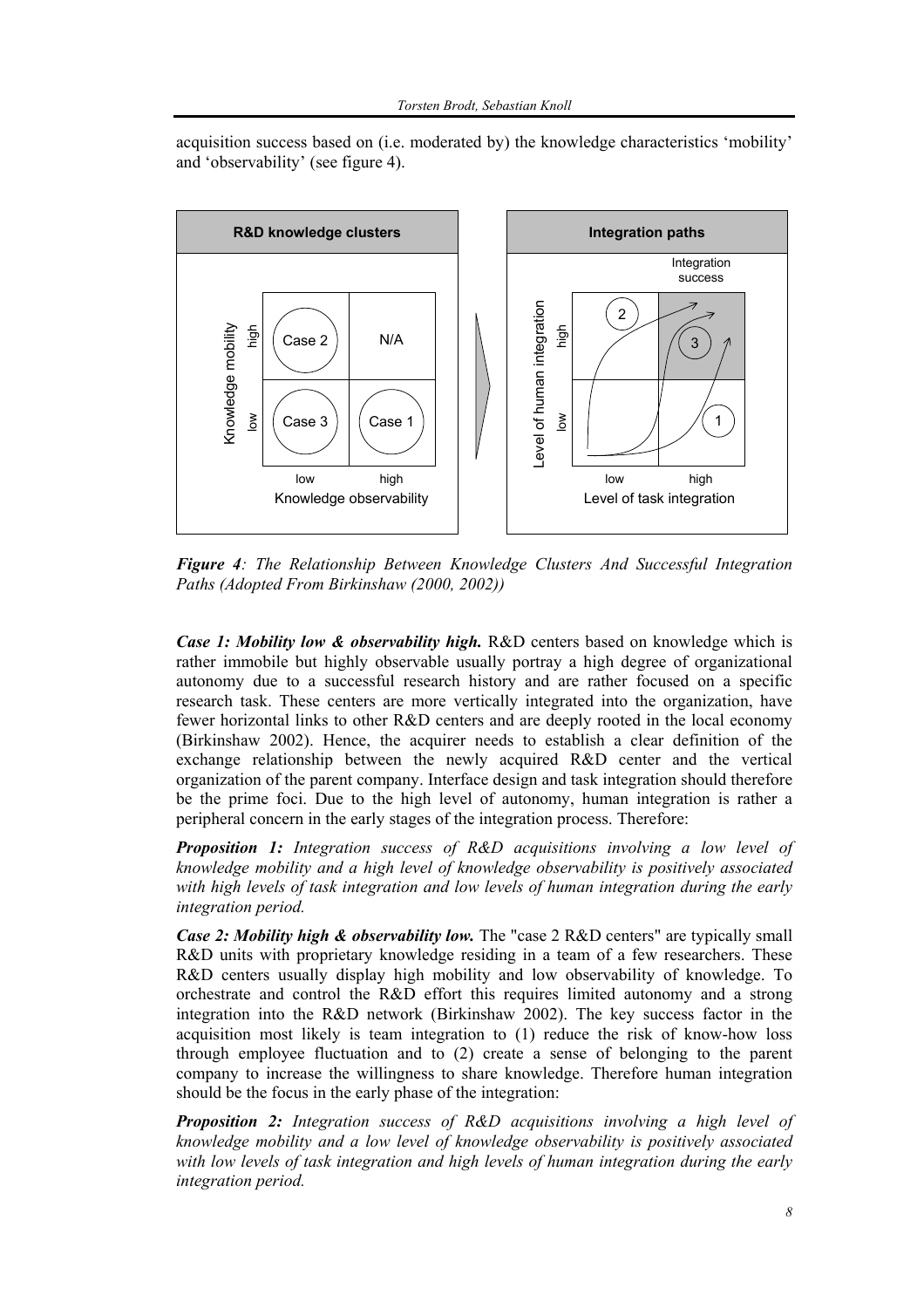*Case 3: Mobility low & observability low.* Low observability and low mobility frequently result from significant R&D unit size, old age and considerable reach of the research conducted. These factors generate high complexity for post merger integration activities<sup>6</sup>. R&D centers of this type serve a wide range of products, have deep local roots and an own way of doing things which is hard to change from the outside. These R&D units should be granted a high level of autonomy to allow self-organization. Furthermore, they should be tightly integrated into the R&D network of the overall organization to achieve knowledge synergies (Birkinshaw 2002). In order to achieve integration success a threefold process should be pursued: In a first step task integration should target the overall regulation of resource sharing to define the areas of synergy. The second step needs to addresses the human integration in order to build a positive employee attitude as fundament for the third step, a renewed task integration to achieve the full synergy potential. The integration mode in case 3 is clearly long term and must ensure the self organization capability of the acquired unit. Therefore:

*Proposition 3: Integration success of R&D acquisitions involving a low level of knowledge mobility and a low level of knowledge observability is positively associated with high levels of task integration and low levels of human integration during the early integration period. However, a strong ramp up of human integration is inevitable after quick win realization.* 

Stressing the importance of taking the appropriate integration path in the early integration phase our model provides a decision maker with the means of identifying the most appropriate integration mode dependent on an acquisitions target's knowledge assets. He then must assess whether his own corporation has the resources to manage the integration process to set up a best fit R&D organization structure in the required time.

#### *3.3 Model Enhancement And Planned Research Implementation*

We aim to test our model in a large scale quantitative survey-based study on acquisitions in the ICT and media industry in Germany, Switzerland and Austria. We currently operationalize our constructs using measures which have already been established in prior studies. For mobility and observability we use measures from Zander and Kogut (1995) and Birkinshaw (2002). For the constructs human integration and task integration we use measures from Birkinshaw's (2000) study. All items are measured on 7-point Likert scales. In order to capture acquisition performance, we use multiple measures: (1) a subjective measure asking executive to rate the integration success on a 7-point Likert scale. This is necessary because some of the smaller transactions may not be significantly reflected in the accounting data and stock prices. (2) Accounting measures of profitability established in numerous M&A studies, such as ROA, ROE, ROS. (3) We monitor stock price performance. We monitor the accounting measures and the stock prices up to 3 years after the acquisition. We assume that all synergies from the transaction should be realized by then, i.e. the acquisition should be fully integrated. A longer time period would make it difficult to logically link performance variance to a single acquisition due to possible strategy changes (Harrison et al. 1991). Data on completed acquisitions is being derived from standard financial databases (e.g. Genios M&A database).

 $\overline{\phantom{a}}$ 

 $6$  Typically these types of acquisition are not driven by mere R&D access but other strategic acquisition objectives (e.g. customer base, sales channels, scale). One practical example is the acquisition of Volvo by Ford.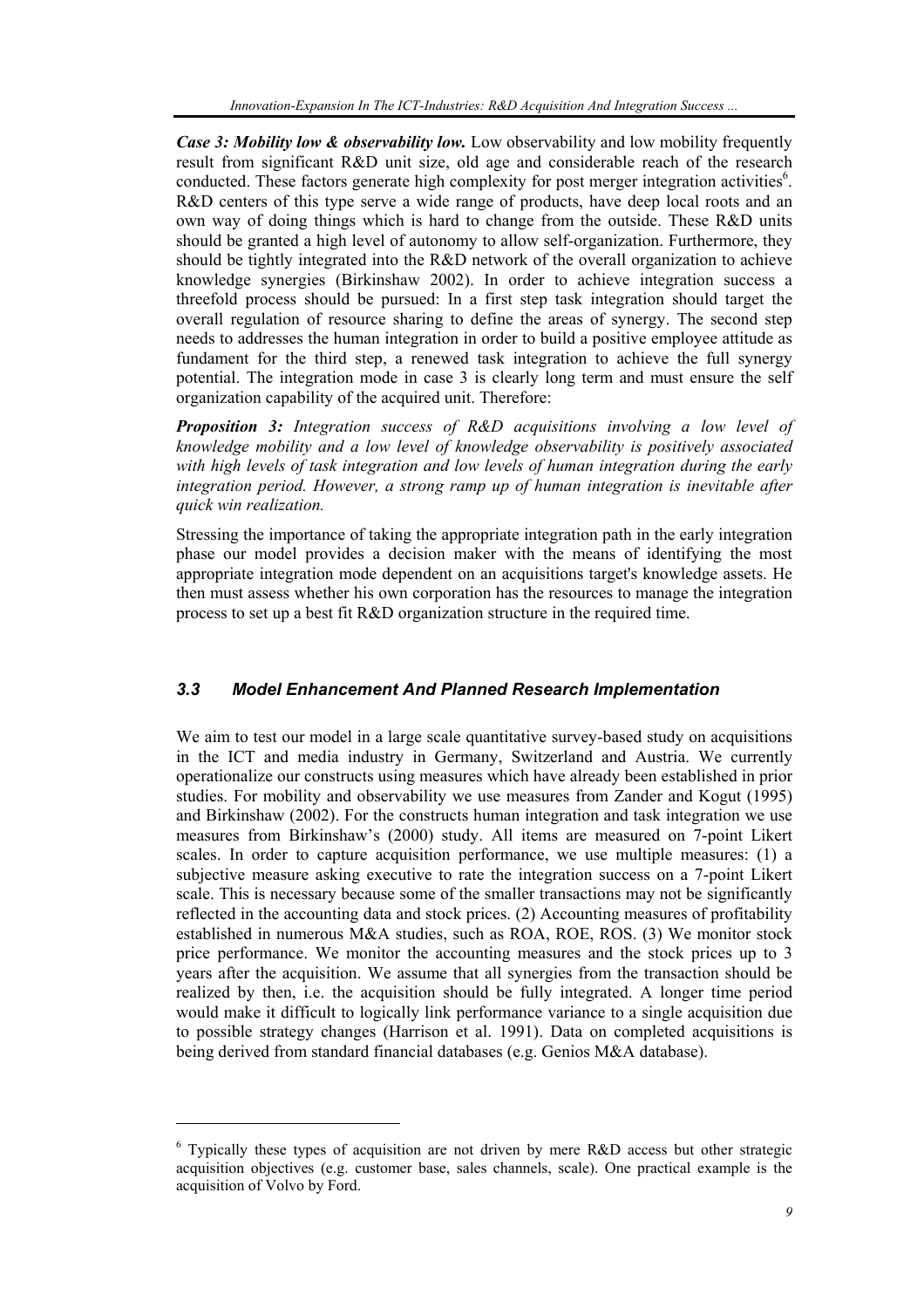## **4 Case Example: R&D Acquisition In The Mobile Communication Technology Market**

For the illustration of the model designed above we have chosen a technology company "Bamboo Mediacasting Inc"., which is active in the market for mobile telecommunication technology. We interviewed two executives of the company<sup>7</sup>. Please refer to Appendix 2 for the questionnaire. The company is a venture financed start-up company founded in the year 2000 in Israel. Its major business activity as of today lays in the development of mobile multicasting technology (14 of the 21 employees are R&D engineers). Based on its R&D the company achieved innovation leadership. However, its resource position might not allow a full set up of marketing and sales operations in the relevant markets in Europe, USA and Asia. As the incumbent technology providers lack the multicasting expertise but posses the market access an acquisition of the entire company might be a likely scenario.

Bamboo fits into the case 2 of R&D units. The technology consists of proprietary software and hardware, which has to be integrated in a mobile telecommunication network to enable multicasting functionality. The knowledge resides within a few highly skilled engineers with partly international education backgrounds. Additionally technical documentation is not very advanced because resources are scarce and occupied with operational start-up activities. The knowledge thus has low observability and high mobility, which in turn requires a potential buyer to strongly integrate the R&D activities with a reasonably low level of autonomy into its own R&D network.

The speed and intensity of integration will be major success factors. Today the engineers are strongly tied to the start-up company by stock option plans and emotional binding. After an acquisition this mechanisms needs to be replaced to certain degree by monetary items but also by the creation of a consistent feeling of belonging to the new company. Speed plays a critical role not only due to the rapid market development but also because the exist of a small number of engineers can impact the R&D performance and provide competitors with access to the technical know-how.

Therefore, a potential buyer must focus on the human integration first and generate a strong level of leadership, strong bilateral communication, provide retention plans and improve individual personal situations.

# **5 Conclusion And Implications**

 $\overline{\phantom{a}}$ 

The paper contributes to the discussion on the success factors in the integration of acquisitions where the main goal is to acquire the R&D capabilities of the target firm. The ICT- and media-industry is significantly permeated with this type of M&A's. A glance at the historic performance, however, shows that this strategy so far is a risky game with mediocre outcomes. Furthermore, research is immature and to a large part discordant on the reasons for the suboptimal behavior. We argue that the choice of early stage integration mechanisms, i.e. integration mechanisms which are applied within the first year of the acquisitions, have a significant influence on the acquisition success. We propose that (1) R&D acquisitions involving a low level of knowledge mobility and a

 $<sup>7</sup>$  Information on the company has been generated through an interview with the company's CEO</sup> and COO (questionnaire presented in table of figures), discussion in a joint research project and internet research (http://www.bamboomc.com).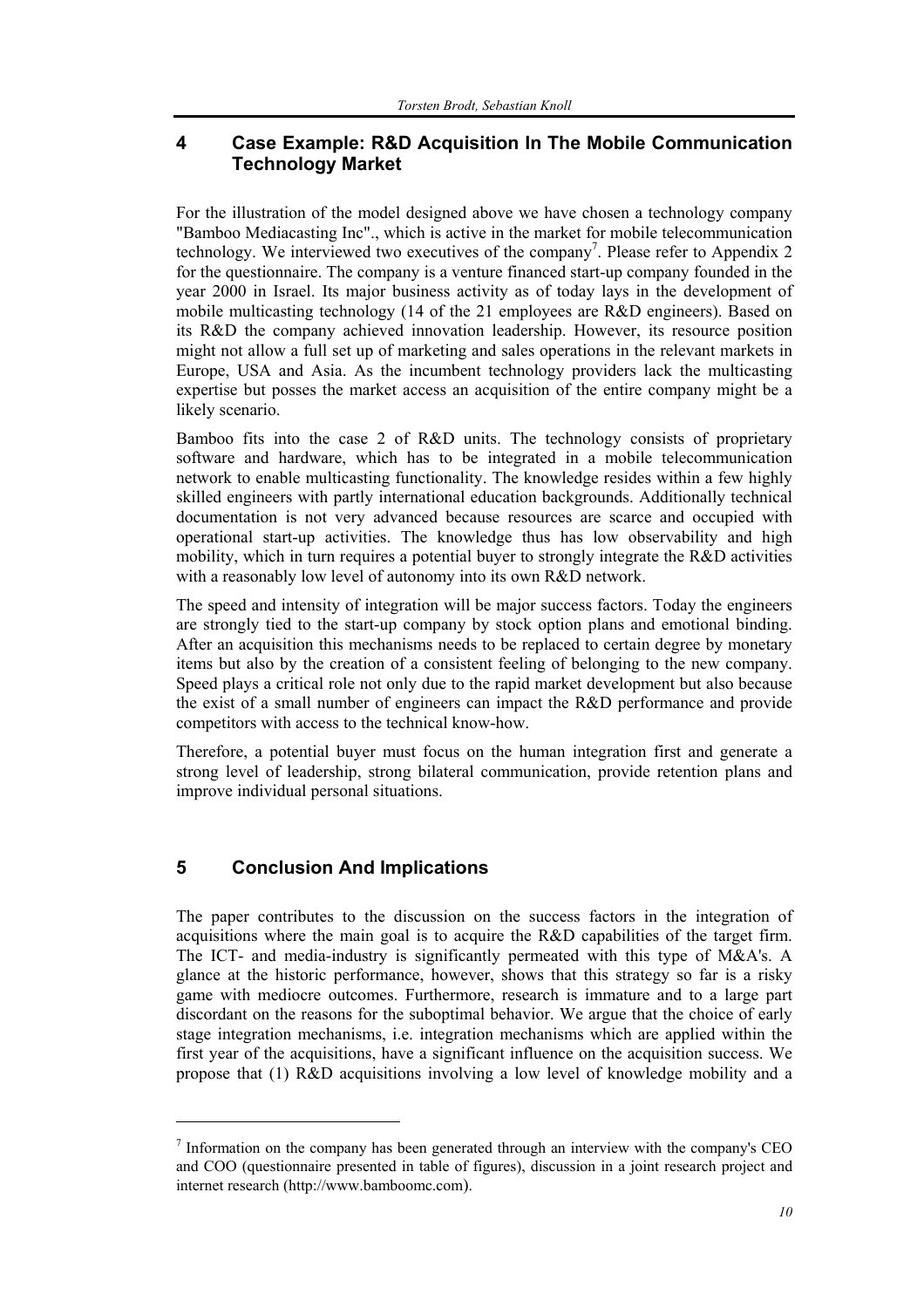high level of knowledge observability should focus on task integration, (2) acquisitions involving a high level of knowledge mobility and a low level of knowledge observability should focus on high levels of human integration, and (3) acquisitions involving a low level of both observability and mobility should focus on high levels of task integration at the early stage of the integration process. The model is currently being operationalized and prepared for implementation in a research study in the ICT and media industry.

For practitioners the insights of this research will help to better understand the role of early stage integration mechanism in successful R&D acquisitions. This will aid managers in (1) assessing potential R&D acquisitions depending on their firm's integration capability, (2) deciding which kinds of integration mechanism to focus on in the early phases of R&D integrations, and (3) timing their R&D acquisitions depending the resource availability for the required integration mechanism. Focused actions can also be derived for the IS-based knowledge management systems, which need to be integrated in a post merger in order to effectively leverage the merged R&D-knowledge base. Eventually, our research might help to lift the returns on the extreme levels of R&D investments in the ICT industry to a sustainable level.

#### **References**

- Ahuja G., Katila R. (2001): Technological Acquisition and the Innovation Performance of Acquiring Firms: A Longitudinal Study, Strategic Management Journal, Vol. 22, pp. 197-220.
- Arundel A., Bordoy C. (2002): "In-House vs. Ex-House: The Sourcing of Knowledge for Innovation", In: De la Mothe J, Link A (eds) Networks, Alliances and Partnerships in the Innovation Process, Vol 28. Kluwer Academic Publishers, Dordrecht, pp. 67-90.
- Bert A., MacDonald T., Herd T. (2003): Two Merger Integration Imperatives: Urgency and Execution, Strategy & Leadership, Vol. 31, pp. 42-49.
- Birkinshaw J. (2002): Managing Internal R&D Networks in Global Firms: What Sort of Knowledge is Involved?, Long Range Planning, Vol. 35, pp. 245-267.
- Birkinshaw J., Bresman H., Hakanson L. (2000): Managing the Post-Acquisition Integration Process: How the Human Integration and Task Integration Processes Interact to Foster Value Generation, Journal of Management Studies, Vol. 37, pp. 395-425.
- Bresman H., Birkinshaw J., Nobel R. (1999): Knowledge Transfer in International Acquisitions, Journal of International Business Studies, Vol. 30, pp. 439-462.
- Calabrese G. (1997): Communication and Co-operation in Product Development, R&D Management, Vol. 27, pp. 239-252.
- Capron L., Dussage P., Mitchell W. (1998): Resource Redeployment Following Horizontal Acquisitions in Europe and North America, 1988-1992, Strategic Management Journal, Vol. 19, pp. 631-661.
- Chaudhury S., Tabrizi B. (1999): Capturing the Real Value in High-Tech Acquisitions, Harvard Business Review, Vol. 77, pp. 123-130.
- Cummings J., Teng B. (2003): Transferring R&D knowledge: The Key Factors Affecting Knowledge Transfer Success, Journal of Engineering and Technology Management, Vol. 20, pp. 39-68.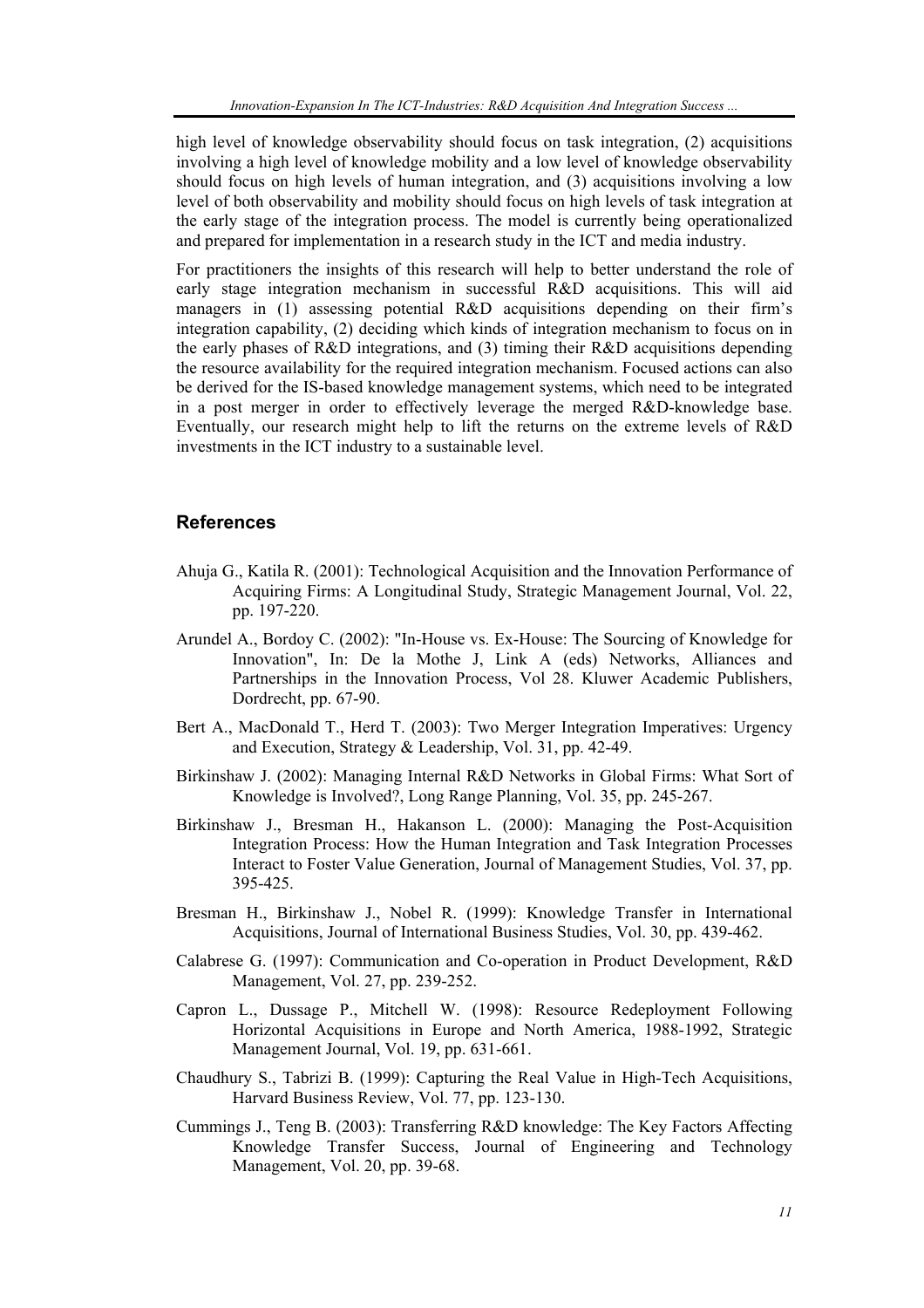- Deogun N., Scannel K. (2001): Year End Review of Markets and Finance 2000 Market Swoon Stifles M&A's Red-Hot, But Old Economy Supplies a Surprise Bounty Wall Street Journal, New York,pp. R4.
- Finkelstein S., Haleblian J. (2002): Understanding Acquisition Performance: The Role of Transfer Effects, Organization Science, Vol. 13, pp. 36-47.
- Griffin A., Hauser J.R. (1993): The Voice of the Customer, Marketing Science, Vol. 12, pp. 1-17.
- Hagedoorn J., Duysters G. (2002): External Sources of Innovative Capabilities: The Preferences for Strategic Alliances or Mergers and Acquisitions, Journal of Management Studies, Vol. 39, pp. 167-188.
- Hansen M.T. (1999): The search-transfer problem: The role of weak ties in sharing knowledge across organizational sub-units, Administrative Science, Vol. 44, pp. 82-112.
- Hansen M.T. (2002): Knowledge Networks: Explaining Effective Knowledge Sharing in Multiunit Companies, Organization Science, Vol. 13, pp. 232-248.
- Harrison J.S., Hitt M.A., Ireland R.D. (1991): Synergies and Post-Acquisition Performance: Differences versus Similarities in Resource Allocations., Journal of Management, Vol. 17, pp. 173-190.
- Haspeslagh P.C., Jemison D.B. (1991): "Managing acquisitions: Creating Value through Corporate Renewal". The Free Press, New York.
- Heo D., Yoo Y. (2002): Knowledge Sharing in Post Merger Integration Sprouts: Working Papers on Information Environments, Systems and Organizations
- Hitt M.A., Harrison J.S., Ireland R.D. (2001): "Mergers & Acquisitions: A Guide to Creating Value for Shareholders". Oxford University Press, New York.
- Jemison D.B., Sitkin S. (1986): Acquisitions: The process can be a problem, Harvard Business Review, Vol. 64, pp.
- King D., Dalton D., Daily C. (2004): Meta-Analysis of Post-Acquisition Performance: Indications of Unidentified Moderators, Strategic Management Journal, Vol. 25, pp. 187-200.
- Kraemer K.L., Dedrick J. (2002): Strategic Use of the Internet and E-Commerce: Cisco Systems, Strategic Information Systems, Vol. 11, pp. 5-29.
- Napier N. (1989): Merger and Acquisitions, Human Resource Issues and Outcomes: A Review and Suggested Typology, Journal of Management Studies, Vol. 26, pp. 271-289.
- Picard D., McConville J. (2000): Post-Merger Integration in the Age of Technology re: Business. PricewaterhouseCoopers
- Sorenson C., Mathiassen L., Kakihara M. (2002): Mobile Services: Functional Diversity and Overload Working Paper Series, London School of Economics and Political Science
- Sumi T., Michio T. (2002): Ramp New Enterprise Information Systems in a Merger and Acquisition Environment: A Case Study, Journal of Engineering and Technology Management, Vol. 19, pp. 93-104.
- Szulanski G. (1996): Exploring Internal Stickiness: Impediments to the Transfer of Best Practice within the Firm, Strategic Management Journal, Vol. 17, pp. 27-43.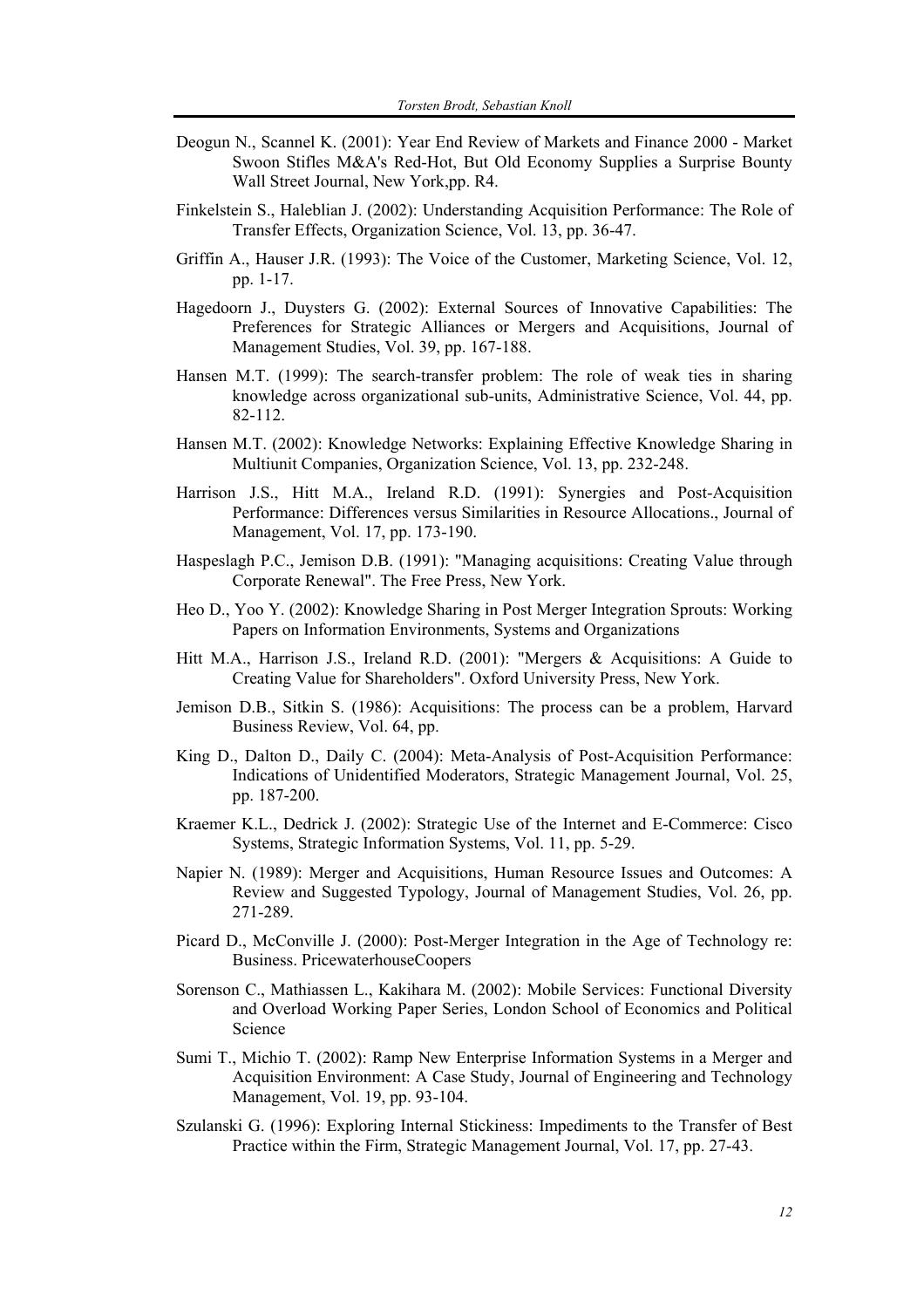- Szulanski G. (2000): The Process of Knowledge Transfer: A Diachronic Analysis of Stickiness, Organization Behavior and Human Decision Processes, Vol. 82, pp. 9-27.
- Tsai W. (2002): Social Structure of Coopetition Within a Multiunit Organization: Coordination, Competition, and Intraorganizational Knowledge Sharing, Organization Science, Vol. 13, pp. 179-190.
- Warner A. (2003): Buying Versus Building Competence: Acquisition Patterns in the Information and Telefommunications Industry 1995-2000, International Journal of Innovation Managment, Vol. 7, pp. 395-415.
- Wysocki B. (1997): Many Mergers Driven by Search for Fresh Talent Chicago Tribune, Chicago,pp. 67.
- Zander U., Kogut B. (1995): Knowledge and the Speed of the Transfer and Imitation of Organizational Capabilities: An Empirical Test, Organization Science, Vol. 6, pp. 76-92.

| Author                             | Study                                                                                                                                                                                                                          | <b>Findings</b>                                                                                                                                                                                                                                                                             |  |  |  |  |  |
|------------------------------------|--------------------------------------------------------------------------------------------------------------------------------------------------------------------------------------------------------------------------------|---------------------------------------------------------------------------------------------------------------------------------------------------------------------------------------------------------------------------------------------------------------------------------------------|--|--|--|--|--|
| Knowledge transfer within the firm |                                                                                                                                                                                                                                |                                                                                                                                                                                                                                                                                             |  |  |  |  |  |
| Cummings<br>&<br>Teng (2003)       | Study of sixty-nine firms in fifteen<br>industries to identify the key factors<br>affecting knowledge transfer success                                                                                                         | with<br>Transfer success<br>increases<br>decreased<br>(1)<br>knowledge embeddedness (2) knowledge distance and<br>(3) norm distance between source and recipient and<br>with (4) increased articulability of knowledge                                                                      |  |  |  |  |  |
| Hansen (1999)                      | Study<br>of<br>120<br>product<br>new<br>development projects in 41 business<br>units in a large electronics company<br>to examine the task of developing<br>new products in the least amount of<br>time                        | Weak links help a project team to quickly search for<br>useful knowledge in other subunits<br>Weak interunit ties speed are suitable for knowledge<br>transfer (transfer speed) if knowledge is not complex.<br>If complex knowledge is transferred, strong interunit<br>ties are required. |  |  |  |  |  |
| Hansen (2002)                      | Study<br>of<br>120<br>product<br>new<br>development projects in 41 business<br>units of a large multiunit company to<br>explain effective knowledge sharing                                                                    | Project teams with short interunit network paths to<br>units that possess related knowledge obtain more<br>existing knowledge from other units and complete<br>their projects faster                                                                                                        |  |  |  |  |  |
|                                    |                                                                                                                                                                                                                                | While established direct relations mitigated problems<br>of transferring noncodified knowledge, they were<br>harmful when the knowledge to be transferred was<br>codified, because they were less needed but still<br>involved maintenance costs                                            |  |  |  |  |  |
| Szulanski (1996)                   | Study consisting of 271 observations<br>of 122 best-practice transfers in eight<br>companies to analyze the internal<br>stickiness of knowledge transfer.<br>Stickiness refers to the difficulty in<br>transferring knowledge. | The three most important origins of stickiness are (1)<br>the lack of absorptive capacity of the recipient, (2)<br>causal ambiguity, and (3) an arduous relationship<br>between the source and the recipient.                                                                               |  |  |  |  |  |
| Szulanski (2000)                   | Cross sectional analysis of primary<br>data collected through a two-step<br>survey of 122 best-practice transfers<br>in eight companies.                                                                                       | A process model of knowledge transfer is derived<br>from his 1996 study. The model identifies stages of<br>transfer and factors that are expected to correlate with<br>transfer difficulties at different stages of the transfer.                                                           |  |  |  |  |  |
| Tsai (2002)                        | In depth case study of a large,<br>multiunit petrochemical company to<br>assess how a multiunit organization                                                                                                                   | Formal<br>hierarchical<br>structure,<br>in the form<br>of<br>centralization, has a significant negative effect on<br>knowledge sharing                                                                                                                                                      |  |  |  |  |  |

#### *Appendix 1: Review Of Knowledge Transfer Literature*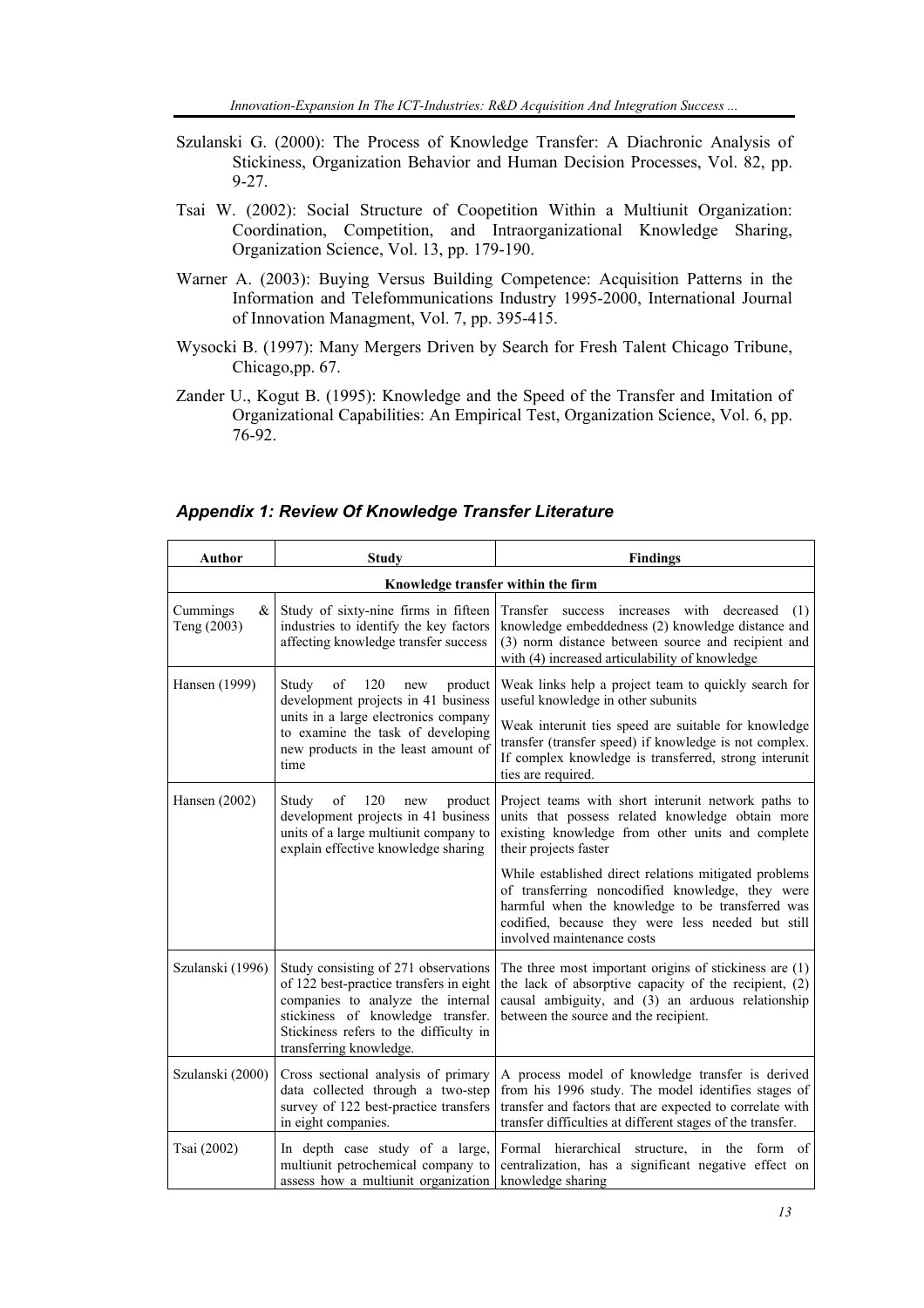|                                           | coordinate<br>its<br>units<br>and<br>can<br>encourage them to share knowledge<br>with their competitors inside the<br>organization                                                                                                                                    | Informal lateral relations, in the form of social<br>interactions, have a significant positive effect on<br>knowledge sharing among units that compete with<br>each other for market share, but not among units that<br>compete with each other for internal resources                                                                                                                                                                                                                                                                                                     |  |  |  |  |  |  |
|-------------------------------------------|-----------------------------------------------------------------------------------------------------------------------------------------------------------------------------------------------------------------------------------------------------------------------|----------------------------------------------------------------------------------------------------------------------------------------------------------------------------------------------------------------------------------------------------------------------------------------------------------------------------------------------------------------------------------------------------------------------------------------------------------------------------------------------------------------------------------------------------------------------------|--|--|--|--|--|--|
| Zander & Kogut<br>(1995)                  | of<br>forty-four<br>Study<br>major<br>innovations of Swedish companies to<br>examine the central proposition that<br>the transfer speed and imitation of<br>capabilities<br>are related<br>$\mathsf{to}$<br>the<br>dimensions<br>of<br>the<br>underlying<br>knowledge | The degree of codification, the observability and the<br>complexity of knowledge and how easily capabilities<br>are taught has a significant influence on the speed of<br>transfer                                                                                                                                                                                                                                                                                                                                                                                         |  |  |  |  |  |  |
| Knowledge transfer in acquisitions        |                                                                                                                                                                                                                                                                       |                                                                                                                                                                                                                                                                                                                                                                                                                                                                                                                                                                            |  |  |  |  |  |  |
| <b>Bresman</b><br>et al<br>(1999)         | Study of forty-two international<br>acquisitions involving knowledge<br>transfer to identify factors that<br>facilitate knowledge transfer as well<br>as patterns of knowledge transfer                                                                               | Tacit knowledge is best transferred through intensive<br>communication, with many visits and meetings, and<br>when the acquisition is fully integrated<br>Articulated knowledge (e.g. patent) can be made<br>available to the other party with little personal<br>interaction<br>Over time, transfer of articulable knowledge decreases<br>and transfer of tacit knowledge increases<br>Intensive use of integrating mechanisms such as joint<br>R&D meetings, mixed project teams and cultural<br>training sessions eases implementation and helps<br>retaining personnel |  |  |  |  |  |  |
| Finkelstein<br>$\&$ 1<br>Haleblian (2002) | Study of ninety-six organizations to<br>examine positive<br>and<br>negative<br>transfer effects in acquisitions                                                                                                                                                       | Acquisitions performance is positive associated with<br>the similarity of industrial environments in acquirers<br>and targets                                                                                                                                                                                                                                                                                                                                                                                                                                              |  |  |  |  |  |  |

### *Appendix 2: Questionnaire*

In order to match your R&D activities with the knowledge terminology of Brikinshaw please answer the following questions:

**1. Observability**: To what extent do you agree with the following questions about your R&D unit? (where  $1 =$  disagree completely to  $7 =$  agree completely)

| A competitor can easily learn how to develop our product by studying our $\begin{vmatrix} 1 & 2 & 3 & 4 & 5 & 6 \end{vmatrix}$<br>employees at work |               |  |   |         |   |  |
|-----------------------------------------------------------------------------------------------------------------------------------------------------|---------------|--|---|---------|---|--|
| A competitor can easily learn how to develop our product by taking a tour of $\begin{vmatrix} 1 & 2 & 3 \end{vmatrix}$<br>the plant                 |               |  |   | 4 5 6 7 |   |  |
| A competitor can easily learn how to develop our product by examining our   1 2 3 4 5 6 7<br>machines                                               |               |  |   |         |   |  |
| New R&D personnel can easily learn their job by studying a complete set of<br>blueprints                                                            | 1 2 3 4 5 6 7 |  |   |         |   |  |
| New R&D personnel can easily learn their job by talking to experienced R&D $\begin{array}{cccc} 1 & 2 & 3 & 4 & 5 & 6 & 7 \end{array}$<br>personnel |               |  |   |         |   |  |
| Educating and training new $R&D$ personnel is a quick and easy job                                                                                  |               |  | 4 |         | 6 |  |

**2. Mobility**: To what extent do you agree with the following questions about your R&D unit? (where  $7 =$  disagree completely to  $1 =$  agree completely)

| For our most important product, knowledge about many different technologies 1 2 3 4 5 6 7<br>needs to be combined |  |  |  |  |
|-------------------------------------------------------------------------------------------------------------------|--|--|--|--|
| The tasks of R&D units can not be divided between units since all equipment   1 2 3 4 5 6 7                       |  |  |  |  |